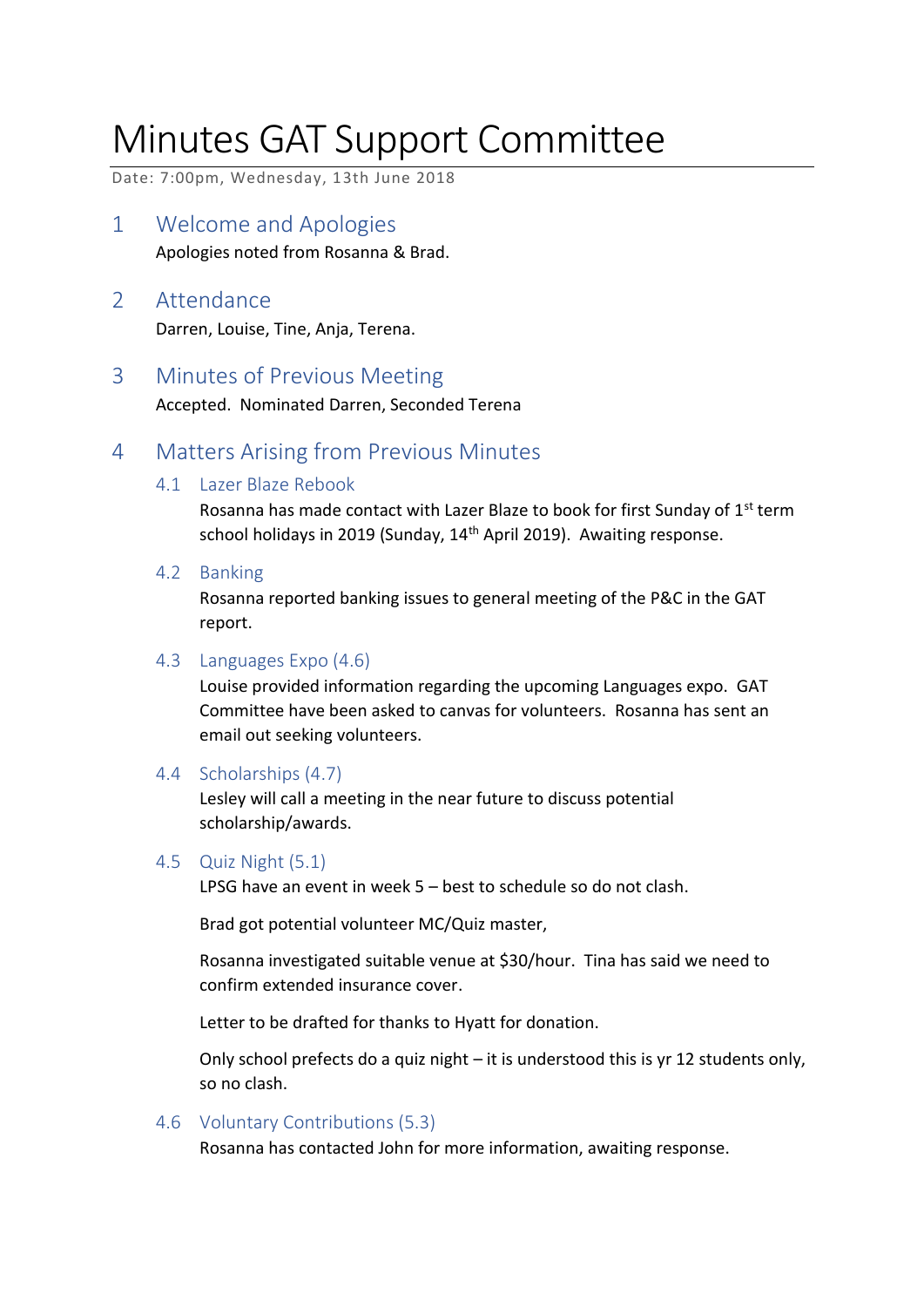#### 4.7 Seed Funding (5.2)

Rosanna contacted John, and subsequently P&C treasurer Scott. A nonrepayable sum of \$1000 has been transferred to our account to be used as seed funding for future events

4.8 School Uniforms (5.4)

Rosanna addressed discussed concerns regarding school uniforms in her GAT Committee report to the general meeting of the P&C

4.9 Self Defence Class (5.5)

Tina has made contact with business that runs self defence class. Awaiting response from them before proceeding.

### 5 New Business

5.1 GAT Photos can be ordered online.

GAT Photos are available to be ordered online. They are now combined class photos, rather than individual language class photos. Everyone is very happy with combined class photos.

5.2 Appoint person to maintain details of external events/contacts.

Darren bought up the possible need for a central point of information collection and dissemination in regards to events external to the school which may be of interest/use to GAT students, parents and teachers. Volunteers? Repository – Louise to investigate.

5.2.1 Murdoch University Primer Classes

Brad recommended this. (Flyer attached).

#### 5.3 GAT Expo Helpers

Spoken to in 4.3 above

### 6 Reports

#### 6.1 Treasurers Report. Tina

Tina provided a treasurer's report. Accounts unchanged since last meeting. We now have access to accounts online. Further training has been received in CommBiz (netbank replacement) and Xero. Some features include being able to attach documents (such as minutes or receipts) to transactions.

6.2 GAT Education Coordinator Report. Louise

Louise provided a written report as attached.

Note: ASMR Competition

### 7 Next Meeting

Next meeting to be held: 7:00pm, Wednesday, 1st August 2018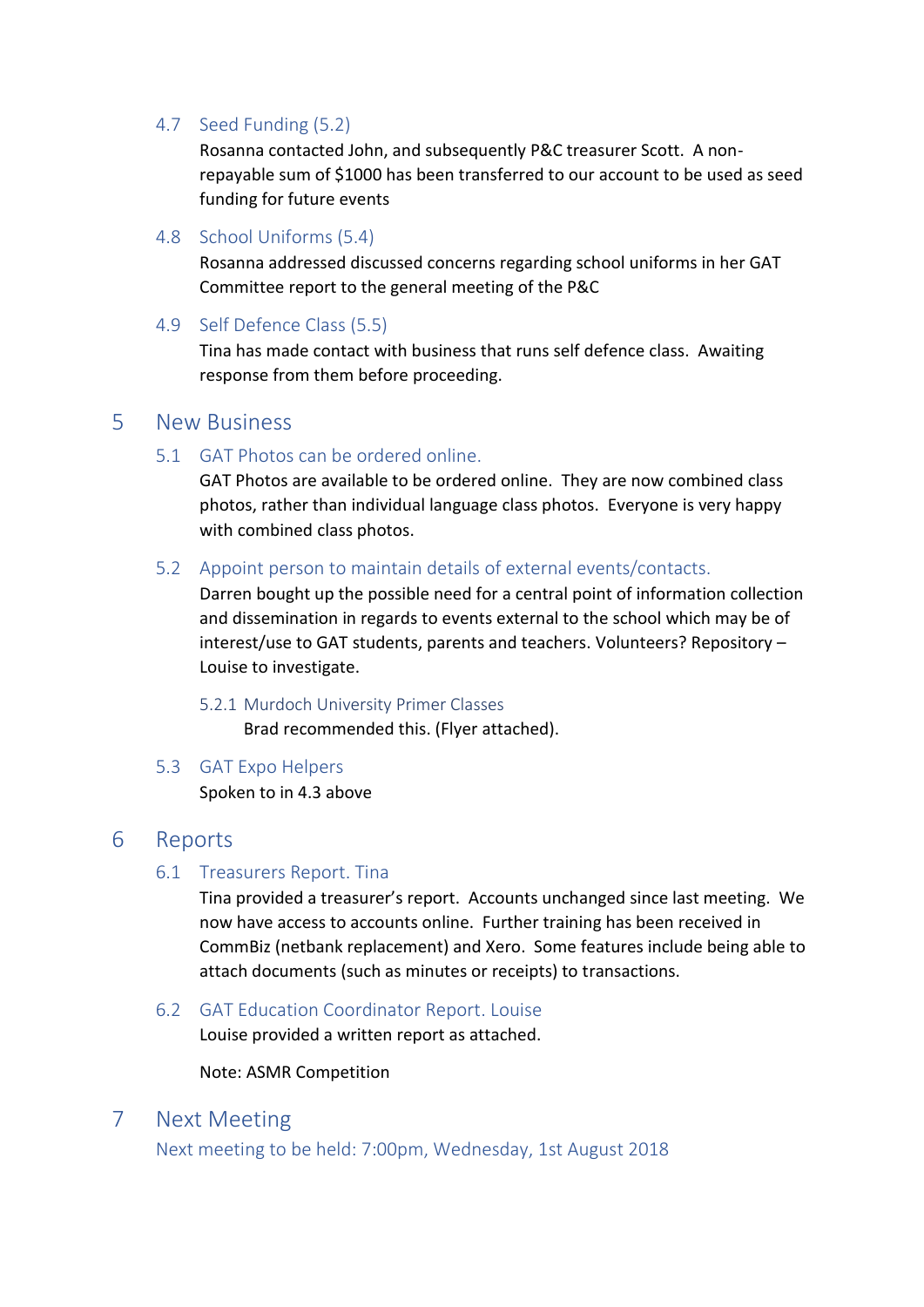# 8 Meeting Closed

Meeting closed at 8:10pm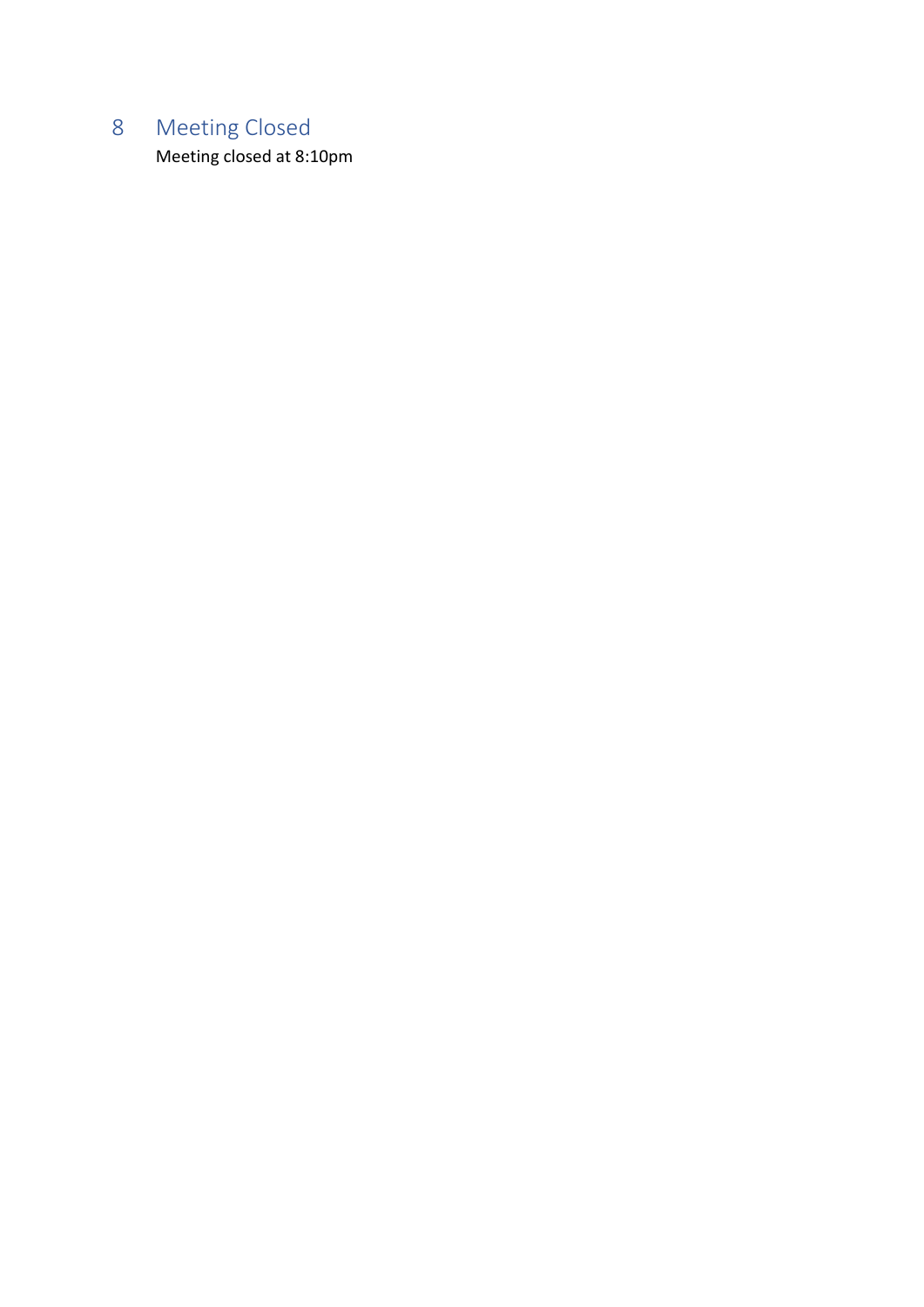#### **GAT Parent Committee Meeting** Wednesday 13th June **Teacher's Report**

Please see the answers to queries that came up in the last GAT Parent Committee meeting.

1. Languages Expo Friday 22nd June 1-3pm

> The GAT Parent Committee is invited to attend the Languages Expo and assist. Please see the invite attached. The following GAT language teachers have asked for help.

> Rafie and Lesley - GAT Chinese teachers require one parent to help with the Chinese hot pot

Please contact them for specific details Rafie.dobbs@education.wa.edu.au Xiaopu.liu@education.wa.edu.au

Sonia - Italian GAT teacher would like one parent helper to help at the Italian pasta making station and one parent helper at the bocce station. Sonia.hatzis@education.wa.edu.au

Louise - Italian GAT teacher would like one parent helper to help at the year 9 GAT Italian food stall. Louise.chapman@education.wa.edu.au

2. Quiz nights

The only quiz night at our school is the Year 12 Prefect Quiz Night held in Term 3 (possibly mid-term 3).

3. Calendar

I have attached a hardcopy of the school calendar.

- 4. Course and assessment outlines can be found on Moodle. Also by the end of Term 2 all course and assessment outlines will be on Connect which parents and students can access.
- 5. Guest speakers for Maths. Michelle Lee has clarified that any parent that has a maths based career is invited to be a guest speaker for her GAT Maths classes.
- 6. GAT Scholarships award or scholarship? Lesley Street has said that she has now met with Michael Camilleri, Grace Costa and Louise Chapman to gather information regarding scholarships and awards given in the past to all language students. She will arrange a meeting with Rosanna to discuss this soon.

è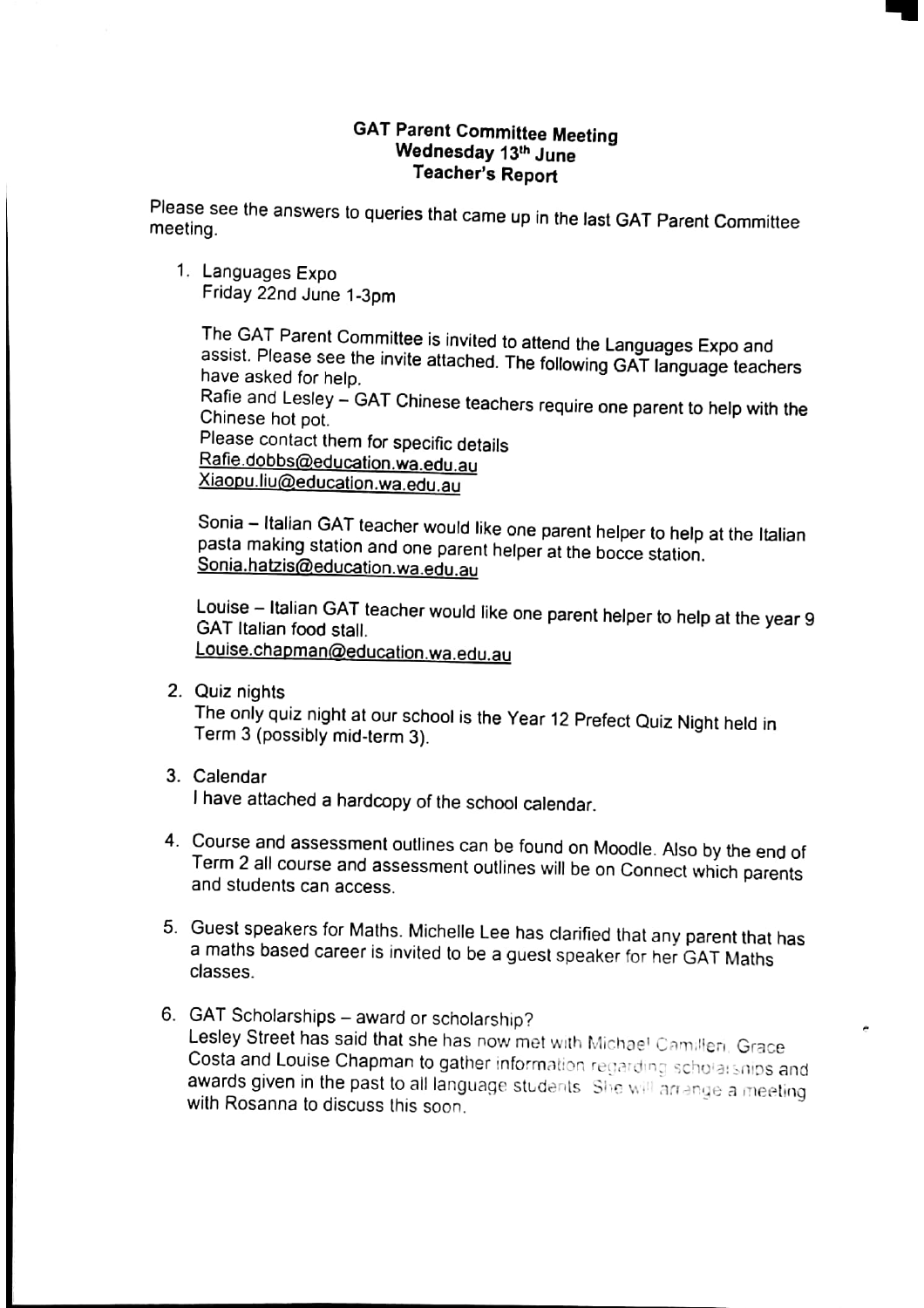Year 9 GAT HASS Lynne Noack Lynne.Noack2@education.wa.edu.au

- 1. Students were involved in the Department of Veterans Affairs Competition. submitted in May; we had intentions of publishing the book but we are having difficulties getting permissions from AWM (Australian War Memorial in Canberra) and NAA (NAA= National Archives Australia also in Canberra) to publish photos - we will continue to work on that.
- 2. Students will be entering the Premiers ANZAC competition an essay; due in August; the aim is to win a place on the 2019 trip to Vietnam for ANZAC Day.

Year 10 AE Science **Richard Meagher** Richard.Meagher@education.wa.edu.au

The Australian Brain Bee Competition State Finals were held at UWA last Friday. 4 AE Science students made it through to the finals (Jack McKenzie, Olivia Berti, Ethan Westera, Nathan Mayhew). They finished third overall as a team in the team challenge and Nathan won the whole competition and is now WA representative to compete in December in **Brishane** 

There have been the ASI Big Science Competition (year 9 & 10 competition) and ICAS Science (year 7-12 voluntary competition) competition that have been sat in all years and we are still awaiting results.

The Chemistry Quiz Competition is upcoming - Thursday  $2^{rd}$  August - year 10-12 students.

Attached is the 'Girls in Mining Opportunity (year 10)' document that Richard has forwarded to year 10 parents.

The Australian Society for Medical Research (ASMR) schools quiz is currently running and will close soon on 2nd July. Participate through the ASMR website: https://asmr.org.au/asmr-mrw/asmr-mrw-schools-guiz/

- \* 20 questions covering 7 topics in medical research
- \* Will take approximately 1 hr
- \* Prizes will be awarded to the students with the most correct answers in

3 age groups, Years 7 - 8, 9 - 10, and 11 -12.

\* Prizes will be gift vouchers (i.e. iTunes. Coles Myer vouchers etc.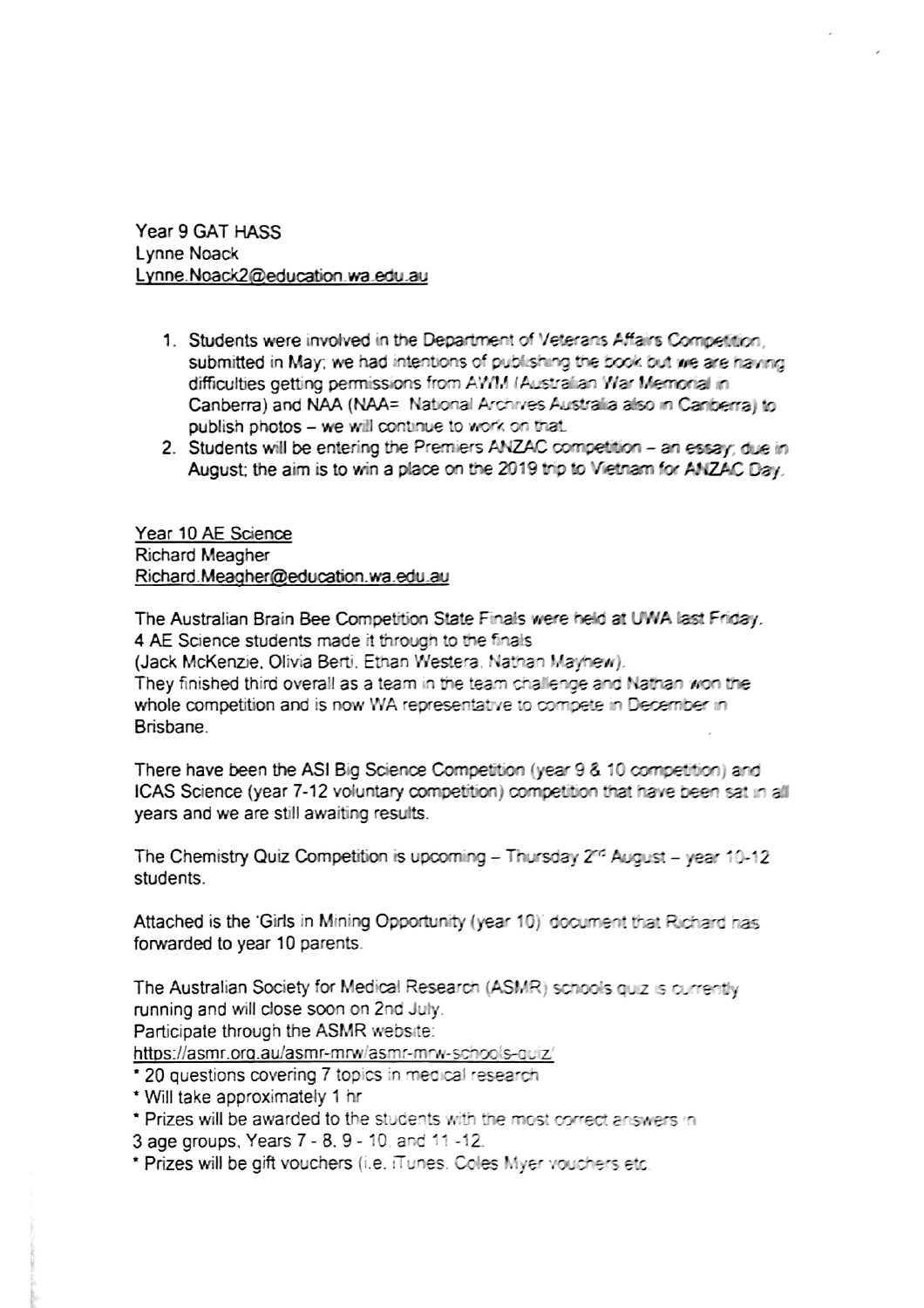Year 9 GAT and AE Science Mat Winter Science Program Coordinator Mat. Winter@education.wa.edu.au The Brain Bee the organisers have offered to send young neuroscientists to the school to speak to students. This will be organised for the year 9 GAT& AE classes.

Year 10-12 Italian WAATI Exams Louise Chapman - Italian teacher and GAT Coordinator Louise.chapman@education.wa.edu.au WAATI Italian exams year 10-12 Occurring week of August 6th-15th

Kapture GAT year photos Anne Tumak Anne.Tumak@education.wa.edu.au Have you read page 6 of the Lawley Update (this was sent out on the phone app in week 6). Parents need to order using the information provided.

Please see attached extract for your information.

All parents are invited to attend the Languages Expo on Friday 22nd June 1-3pm. Please see flyer attached.